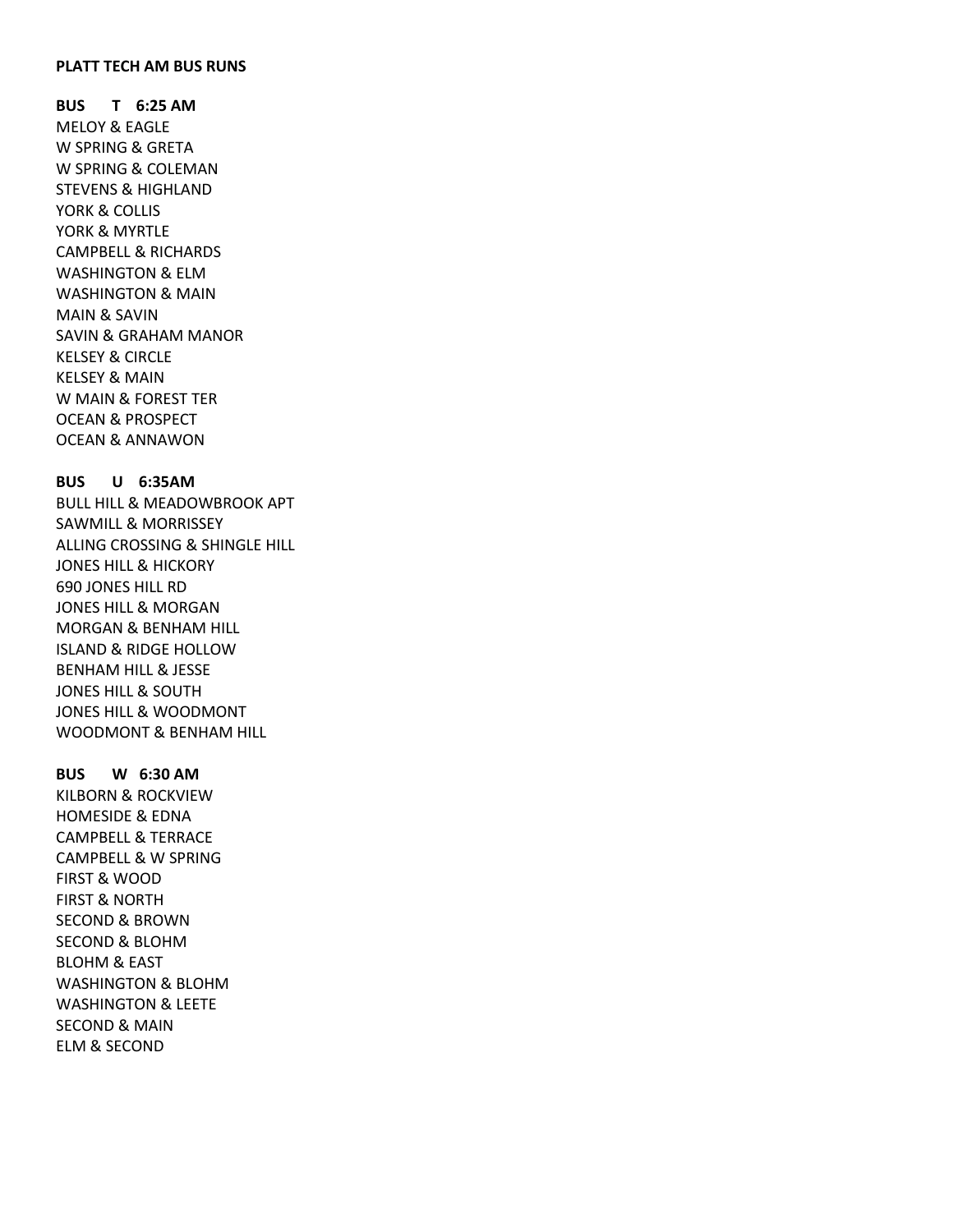**BUS X 6:35 AM** ARDALE & OGDEN FAIRFAX & WENHAM FAIRFAX & RANGLEY RANGLEY & SYCAWAY ELIZABETH ST FOREST & DAVID FOREST & BRISTOL FRONT & HIGH FIRST & LAMSON DAYTONA & PALATKA NORFOLK & EVERETT TUTHILL & EVERETT TUTHILL & DALTON MELOY & KNOX

## **LYMAN HALL AM BUS RUN 5:55 AM**

SAWMILL & W CLARK COLONIAL & PARKER JONES HILL & HUBBARD OCEAN & LINWOOD WASHINGTON & NOBLE WASHINGTON & MAIN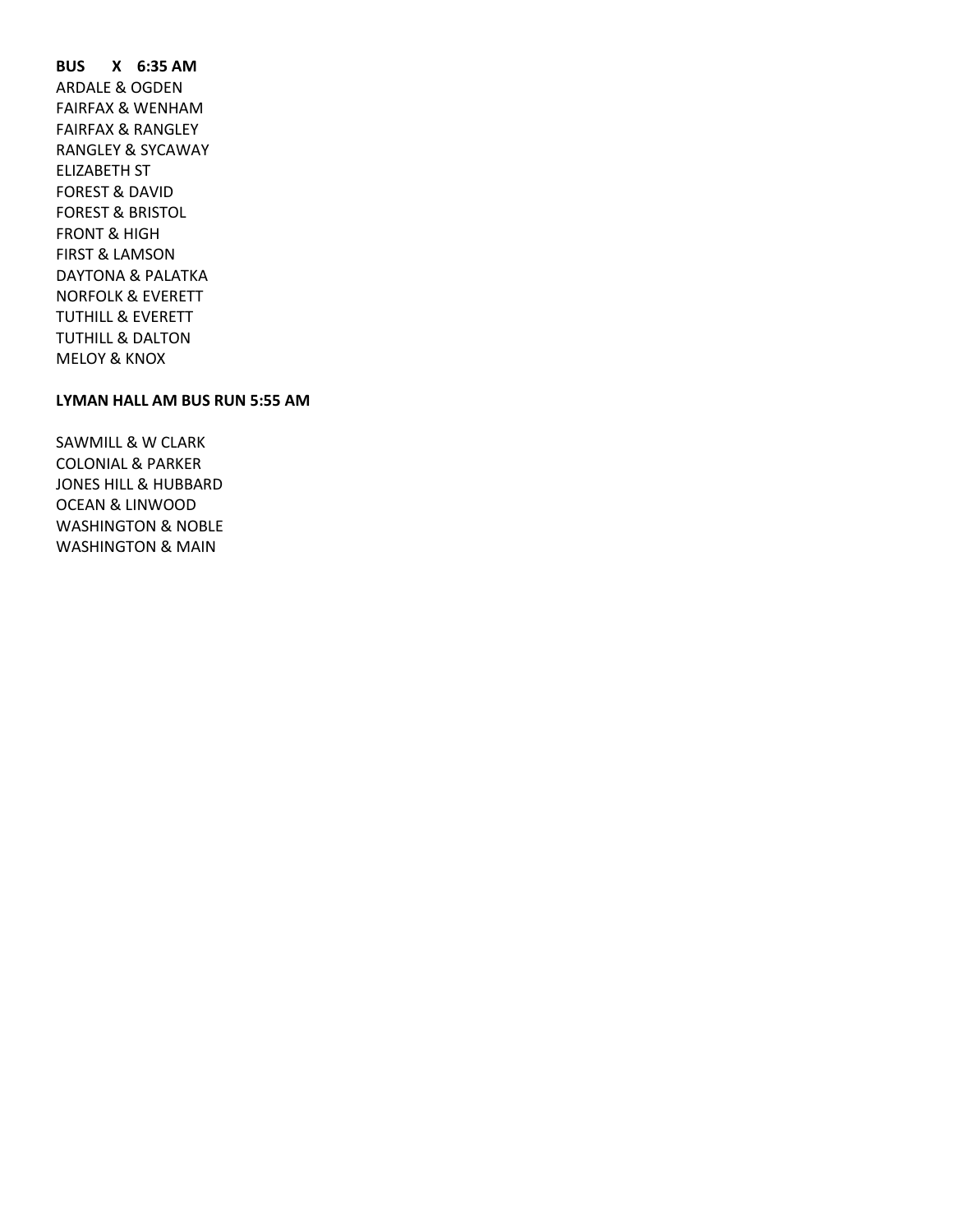#### **SOUND AM BUS RUN 6:00AM**

TUTHILL & DALTON FOREST & WINFRED HEMLOCK & SPRUCE FRONT & LOCUST W SPRING & COLEMAN W SPRING & GRETA MEADOWBROK @ 2<sup>ND</sup> DRIVEWAY WOODMONT & BENHAM HILL SOUTH & MOHAWK COLONIAL & WILSON HIGHLAND & GROVE WASHINGTON & NOBLE 156 WHITE ST WASHINGTON & BROWN WASHINGTON & COURT WASHINGTON & ELM CENTER & SECOND SECOND & BROWN FIRST & CENTER FIRST & WILLOW

### **HSIC 6:10 AM**

PEABODY & NORFOLK 175 CANTON ST MELOY & EILEEN CLAUDIA DR WASHINGTON & BLOHM WASHINGTON & LEETE WASHINGTON & CENTER FIRST & CLIFTON FAIRFAX & TETLOW FAIRFAX & HAROLD FAIRFAX & NORWELL HOMESIDE & EDNA HEMLOCK & SPRUCE GILBERT & BRISTOL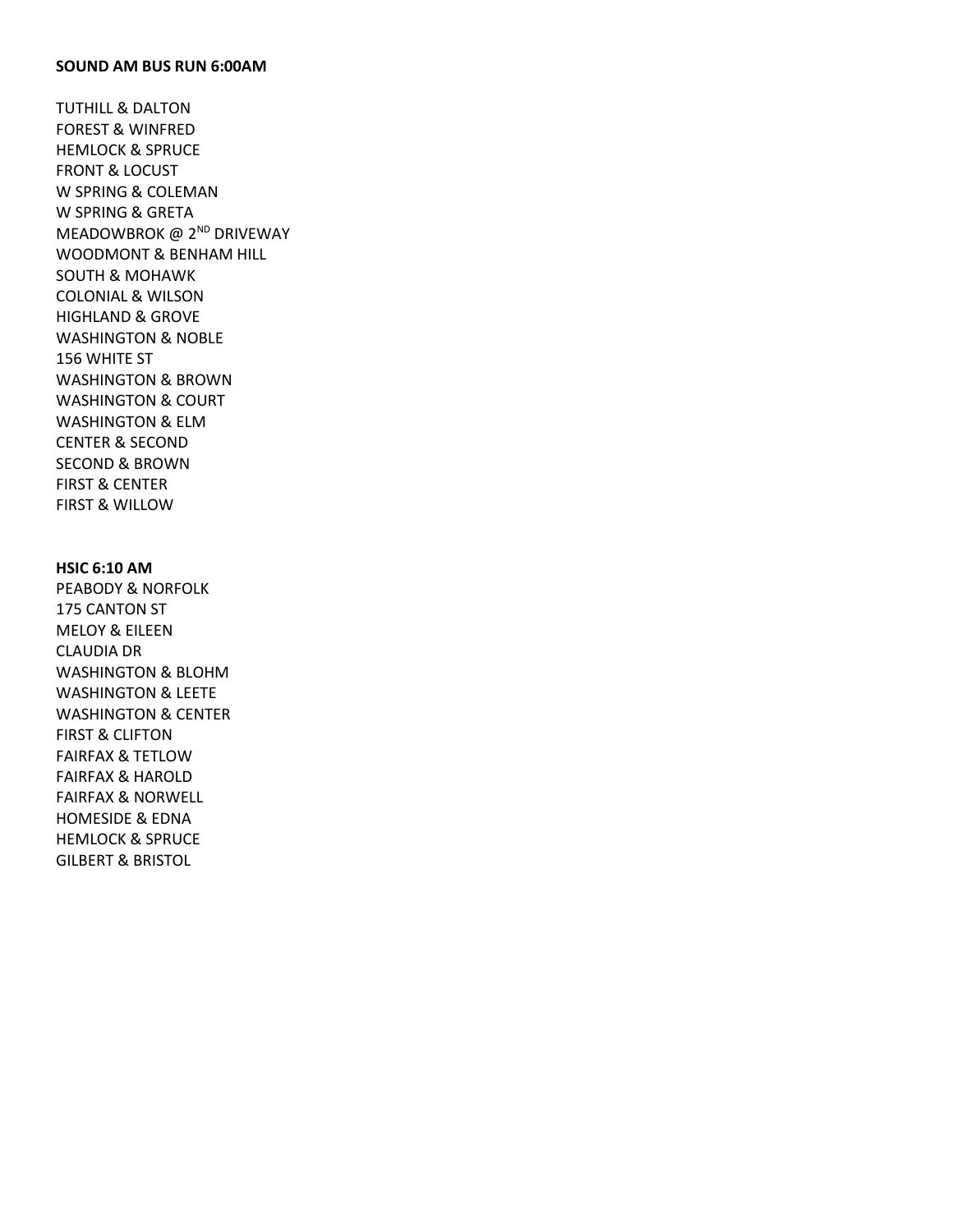#### **ELI WHITNEY AM BUS RUN 6:00 AM**

MELOY & KNOX MELOY & BAKER 36 PHEASANT RD FAIRFAX & OGDEN FAIRFAX & RANGELY ELIZABETH ST FOREST & DAVID HEMLOCK & SPRUCE TERRACE & GLADE COLEMAN & GLADE W SPRING & GRETA STEVENS & HIGHLAND EDWARD & EDITH KELSEY & MAIN PLATT & CHERRY SHINGLE HILL & CARRIAGE ISLAND & ANDREA OCEAN & SOUTH KELSEY & CIRCLE CAMPBELL & BLOHM BLOHM & PECK THIRD & BLOHM THIRD & MAY BROWN & MARTIN UNION & MAIN ELM & UNION ELM & THIRD FIRST & WOOD FIRST & LAMSON GILBERT & BRISTOL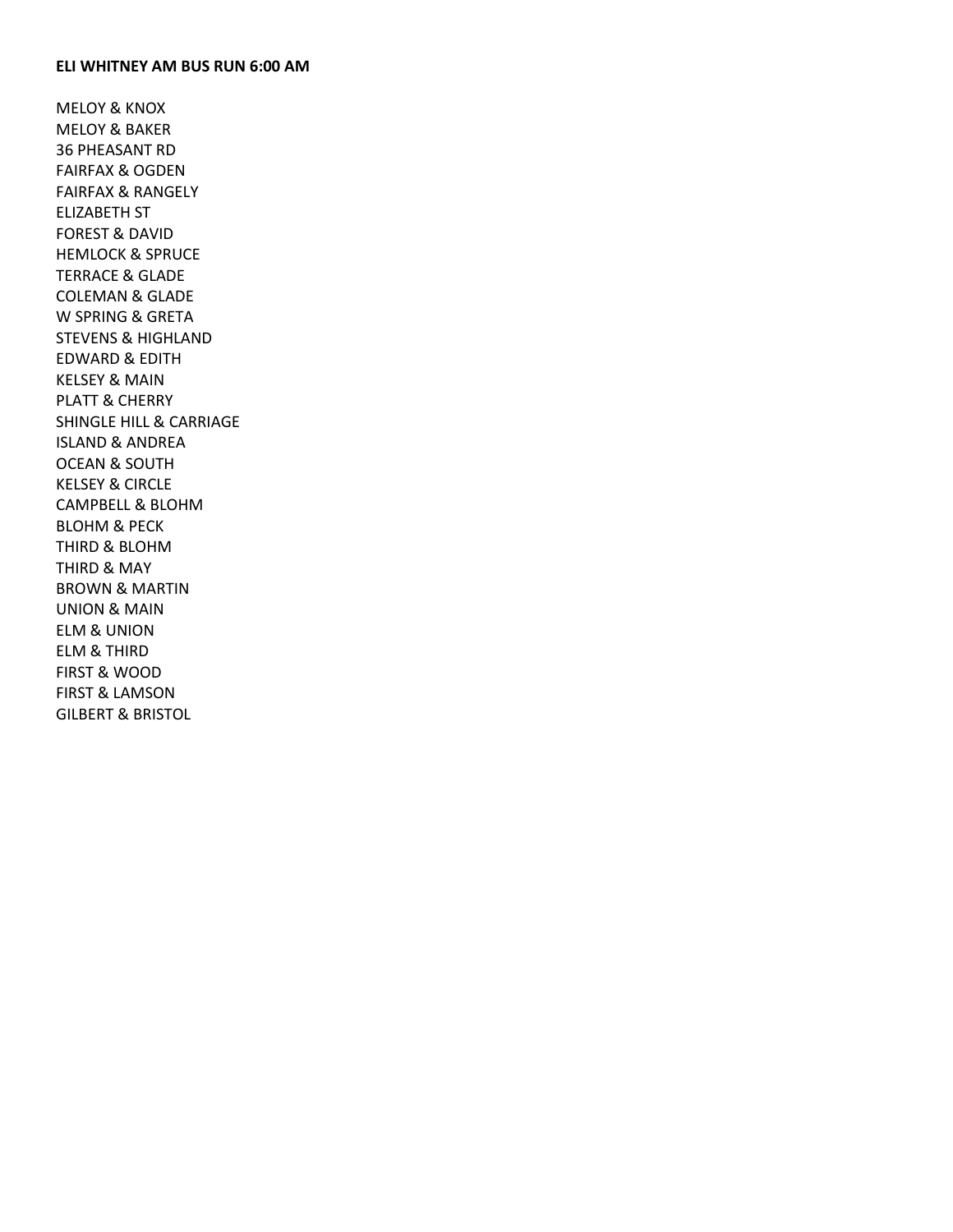## **NOTRE DAME BUS X 6:25AM**

ISLAND & ANDREA MEADOWBROOK RD & 2<sup>ND</sup> DRIVEWAY BENHAM HILL & JESSIE SPRUCE PEAK & TYROL 22 SUNSET RD ROCHDALE & PAULINE OCEAN & BALDWIN OCEAN & SOUTH GRAND & MILTON COLONIAL & WILSON SEAVIEW & CONNECTICUT OCEAN & GROVE JONES HILL & LAURIE PLATT & CAROL PLATT & SIMOS W MAIN & LAKE CAMPBELL & TERRACE

### **NOTRE DAME BUS T 6:45AM**

DIX & WENHAM HOFFMAN & CHAUNCEY GILBERT & GILBERT PL 76 NORFOLK CYNTHIA & CARLSON W SPRING & GRETA SAVIN & CHESTNUT SAVIN & ATWATER WAASHINGTON & WILLIAM SECOND & MAIN ELM & THIRD FIRST & WALLACE RICHARDS & NORTH UNION HIGHLANDER & OLEANDER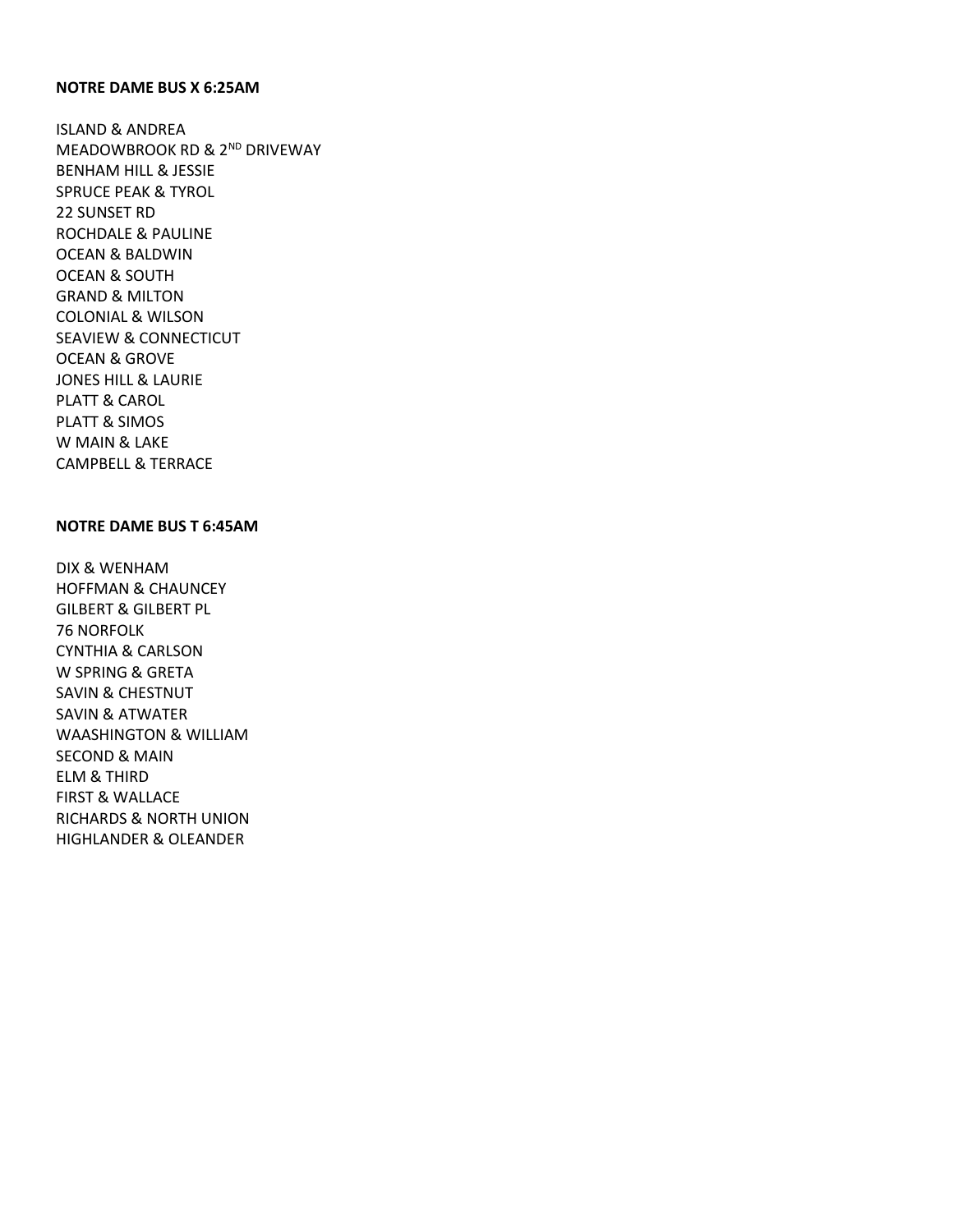### **ST LAWRENCE AM BUS RUNS**

**BUS G 6:35 AM** 121 PERRY MERRILL DR 43 DOWNDRAFT CIR 2 BRIDLE PATH LN 34 SUNSET RD 67 PAULINE AVE 11 SUSQUEHANNA AVE 116 SKYLINE DR 55 PARK AVE 192 BELLEVUE AVE 16 HIGHLAND AVE EXT 264 CONNECTICUT AVE 78 PROSPECT AVE 15 CHASE LN 58 SORENSON RD 412 KELSEY AVE 129 KELSEY AVE

**BUS P 6:40 AM** 146 FAIRFAX ST 75 EATON ST 184 FAIRFAX ST 46 ASHFORD ST 24 S FOREST CIRCLE 15 S FOREST CIRCLE 162 LEE ST 98 ADMIRAL ST 58 FOREST RD 1169 CAMPBELL AVE 17 LATTANZT ST 310 TERRACE AVE 119 TERRACE AVE 1007 CAMPBELL AVE 840 FIRST AVE 54 CLIFTON ST 57 HIGHLAND ST 32 MYRTLE AVE FIRST & WALLACE 27 WARD PL 552 SECOND AVE 119 MAIN ST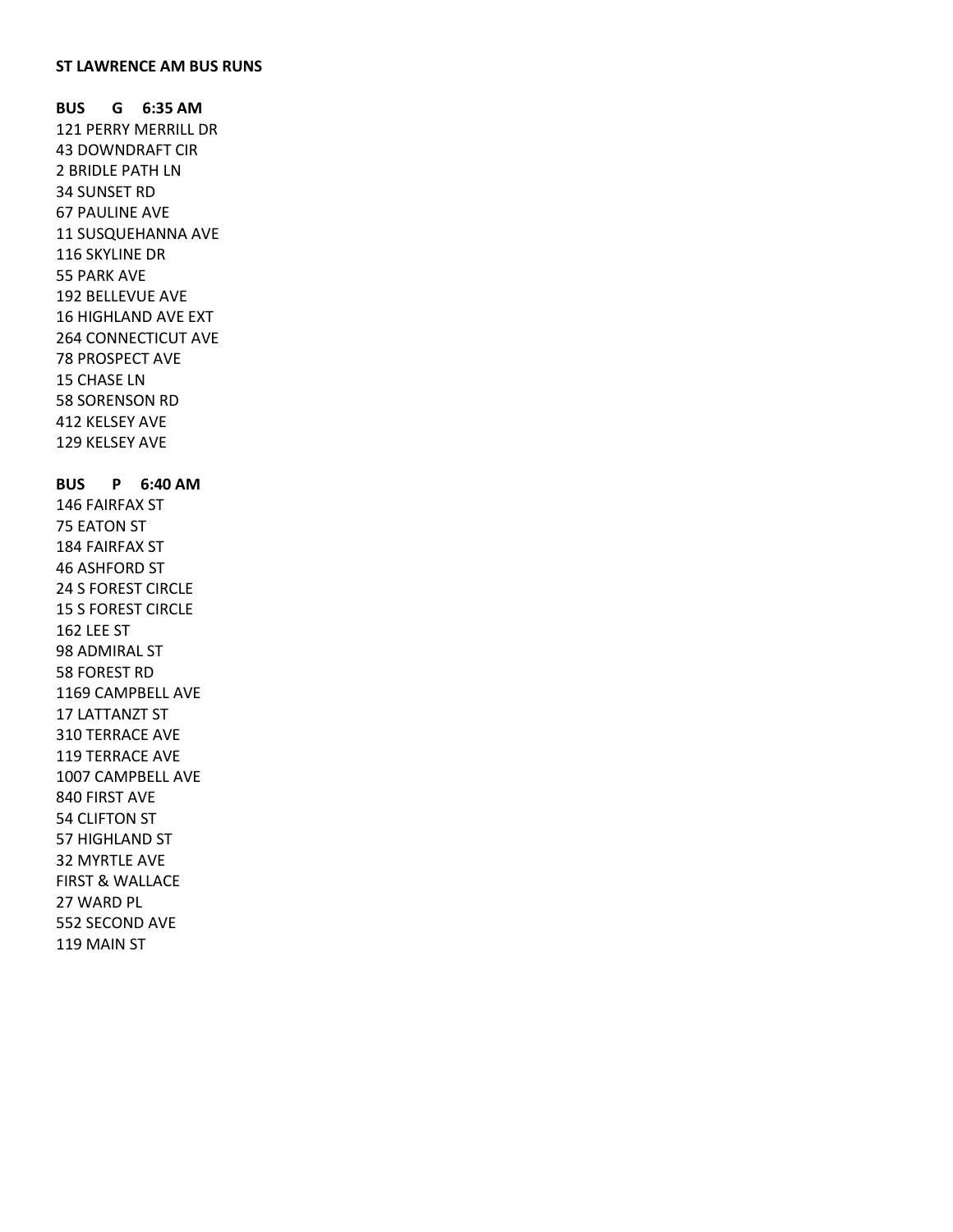**BUS Y 6:40 AM** 39 CANTON ST 175 CANTON ST MELOY & DOGBURN 191 EVERETT ST POST RD & ORFORD ST 125 COLEMAN ST 208 GRETA ST 75 CLAUDIA DR 195 YORK ST 150 LEETE ST 164 BLOHM ST 121 SECOND AVE PECK & BROWN 84 E BROWN ST 50 HINE ST THIRD & TREDWELL 406 THIRD AVE

### **METRO AM BUS RUN 6:15AM**

CANTON & JAFFREY HOMESIDE & EDNA TERRACE & EDNA W SPRING & GRETA EAGLE & ROBIN BENHAM & BEATRICE SOUTH & HILLSIDE OCEAN & ARLINGTON MAIN & PAINTER SAVIN & LESTER SAVIN & BLOHM BLOHM & PECK SECOND & JONES SECOND & WHITE SECOND & MAIN WASHINGTON & MAIN ELM & WASHINGTON CAMPBELL & TERRACE GILBERT & WESTFIELD BURWELL & MALCOLM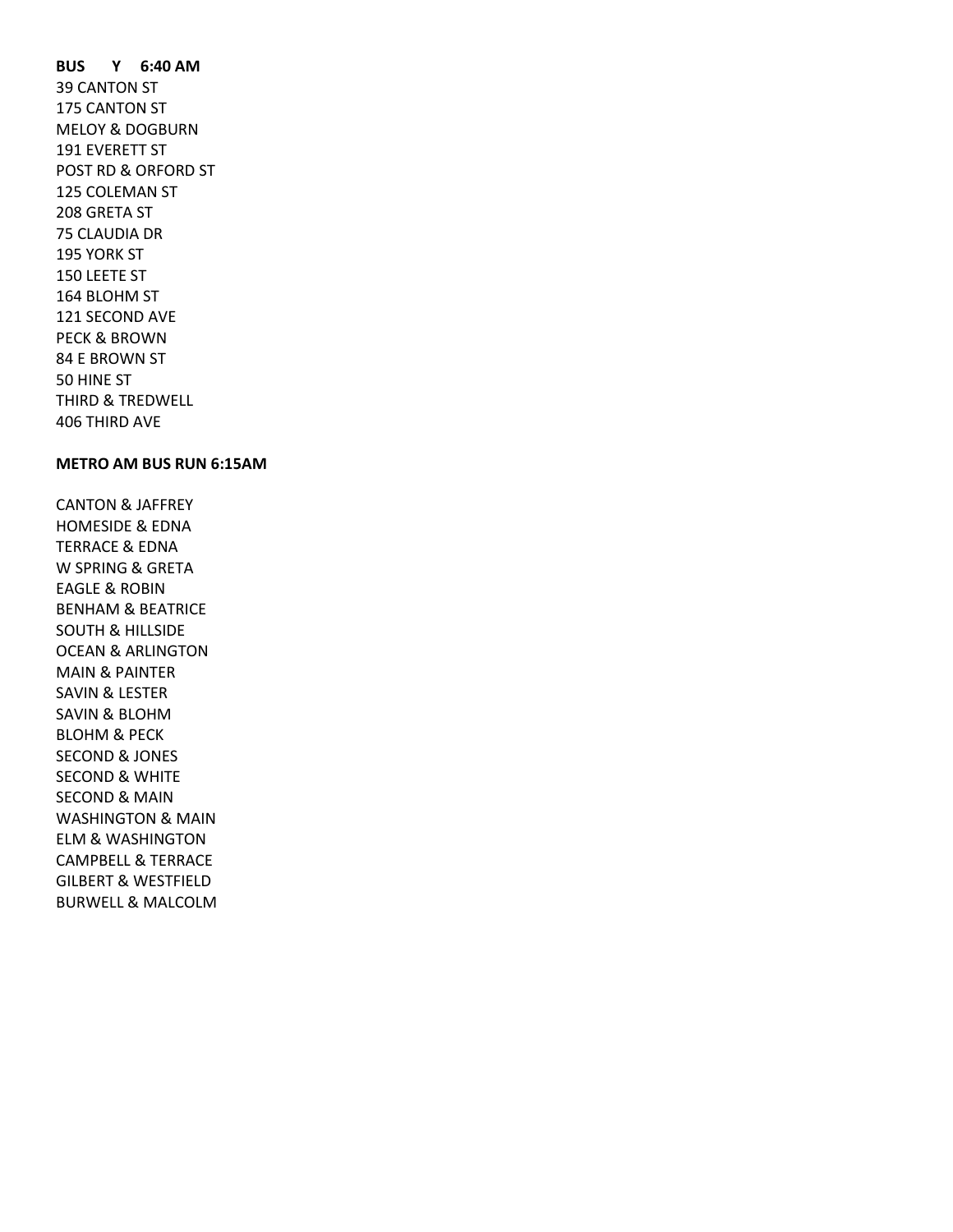**CAREER BUS T AM 6:10 AM** TUTHILL & BEDFORD MELOY & KNOX DAYTONA & ASHVILLE FAIRFAX & NORWELL FOREST & CHERRY FOREST & ORANGE TERR CHAUNCEY & ANDREW RODNEY & KILBORN TERRACE & EDNA COLEMAN & GLADE STEVENS & HIGHLAND W SPRING & GRETA MELOY & PHEASANT CYNTHIA & EILEEN 165 BULL HILL LN SOUTH & GREAT CIRCLE PLATT & COVE 511 MAIN ST SAVIN & ELM SAVIN & BLOHM WASHINGTON & PARK WASHINGTON & BLOHM WASHINGTON & BROWN BROWN & THIRD WASHINGTON & CENTER ELM & SECOND WOOD & THIRD WASHINGTON & WHARTON CAMPBELL & LAMSON FRONT & LAMSON ORANGE & FRONT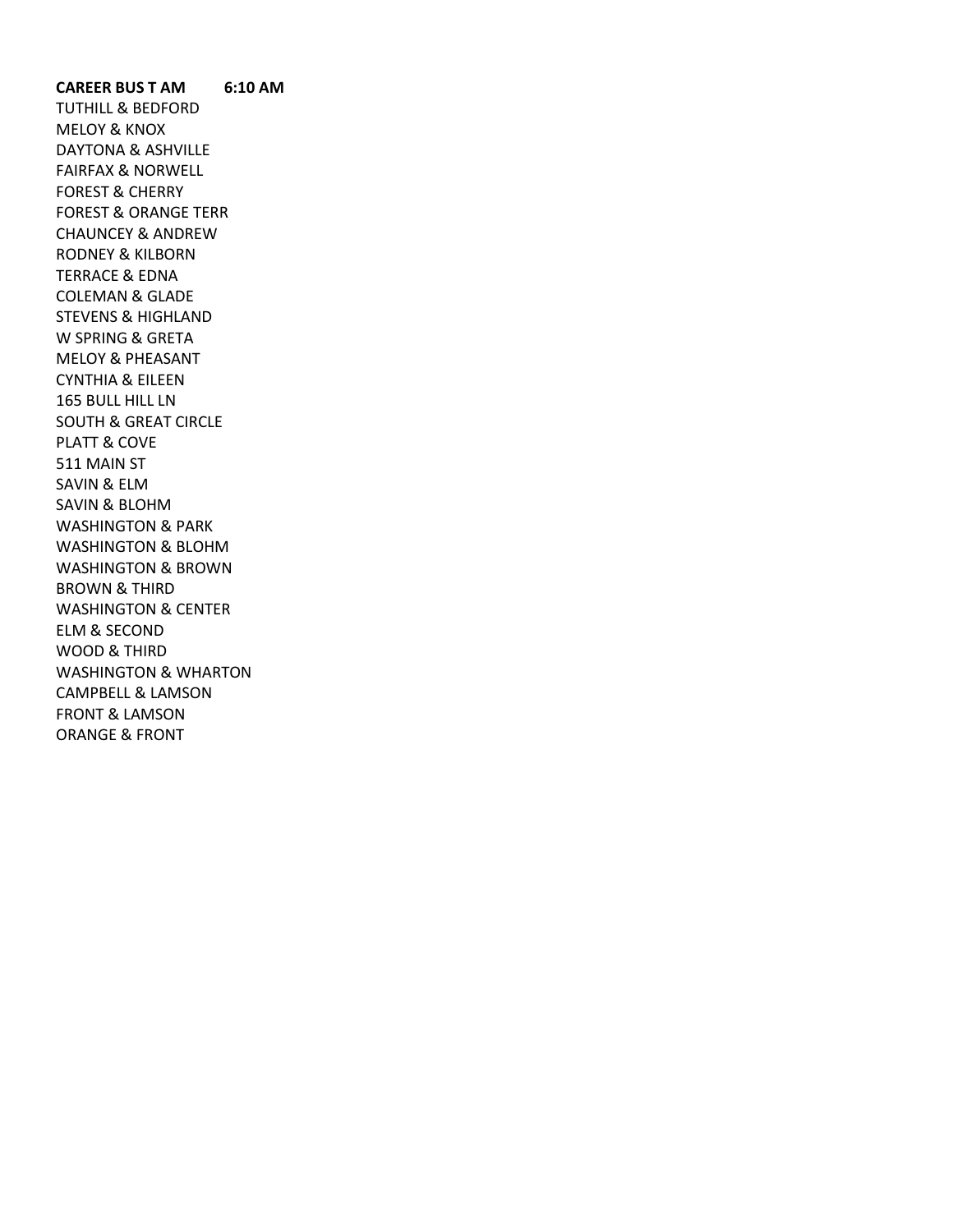## **CO-OP SMALL BUS 6:50 AM**

FAIRFAX & WENHAM 61 ROCKLEDGE ST 48 KILBORN ST CHUANCEY & PRUDEN OWNLEY & SPRUCE 76 OWNLEY AVE 115 ROBART ST YATES & FAIRFAX FOREST & BRISTOL FORERST & OAK 32 PRISCILLA RD